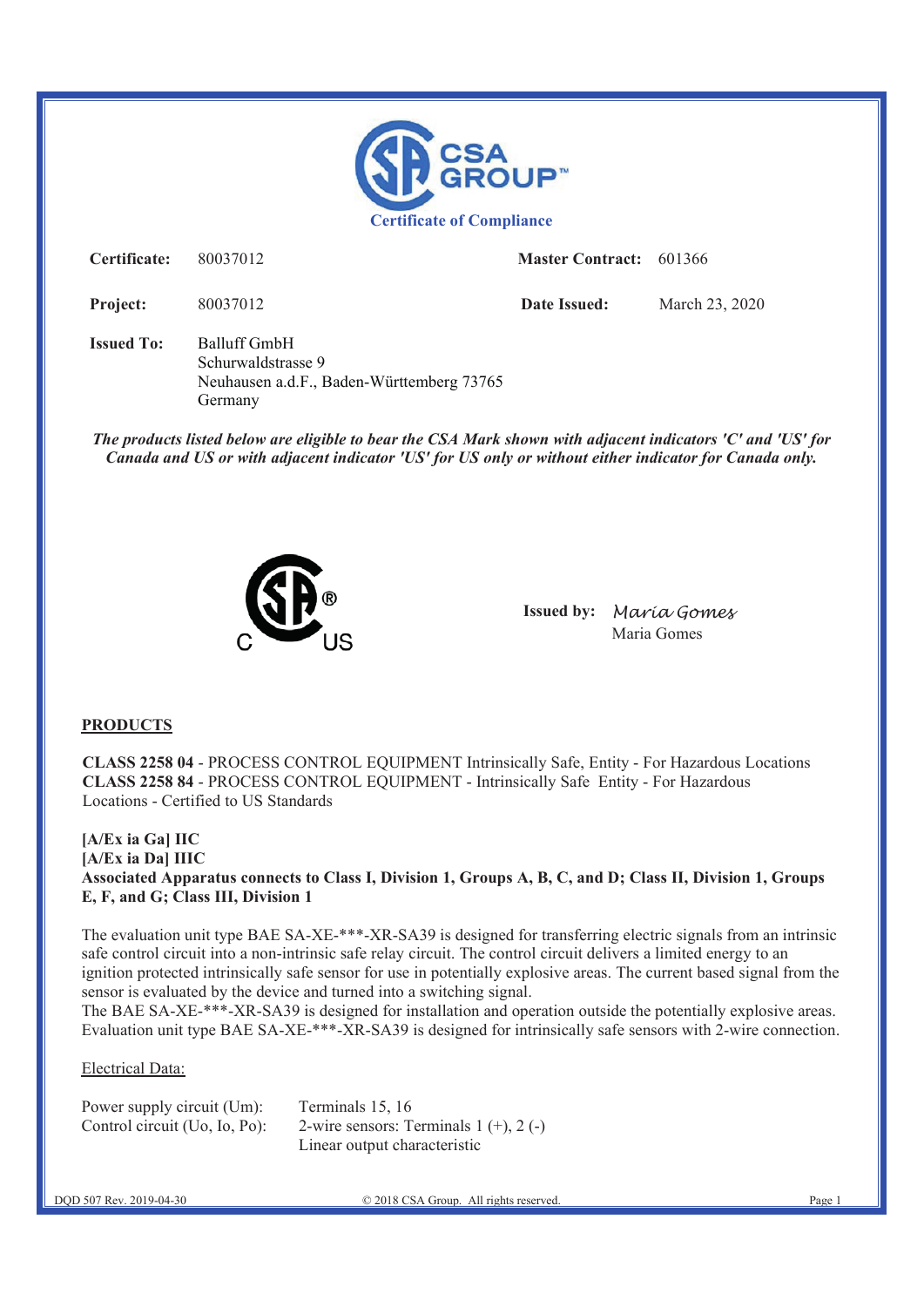

**Certificate:** 80037012 **Project:** 80037012

**Master Contract:**601366 **Date Issued:** March 23, 2020

| Type BAE SA-XE-051-XR-SA39: | Um = 30VDC, $U_0$ = 9.6V, $I_0$ = 10.1mA, $P_0$ = 24.24mW<br>(IIC) Co = $0.84$ uF, Lo = $5$ mH<br>(IIB) $Co = 3.4uF$ , $Lo = 20mH$<br>(IIA) $Co = 4.9uF$ , $Lo = 20mH$   |
|-----------------------------|--------------------------------------------------------------------------------------------------------------------------------------------------------------------------|
| Type BAE SA-XE-052-XR-SA39: | Um = 126VAC, Uo = 9.6V, Io = 10.1mA, Po = 24.24mW<br>(IIC) Co = $0.84$ uF, Lo = $5$ mH<br>(IIB) $Co = 3.4uF$ , $Lo = 20mH$<br>(IIA) $Co = 4.9uF$ , $Lo = 20mH$           |
| Type BAE SA-XE-053-XR-SA39: | $Um = 252VAC$ , $Uo = 9.6V$ , $Io = 10.1mA$ , $Po = 24.24mW$<br>(IIC) $Co = 0.84uF$ , $Lo = 5mH$<br>(IIB) $Co = 3.4uF$ , $Lo = 20mH$<br>(IIA) $Co = 4.9uF$ , $Lo = 20mH$ |

The Ex i control circuit of BAE SA-XE-\*\*\*-XR-SA39 is galvanically isolated from the non-intrinsic safe relay circuit up to a peak voltage of 375V.

The Ex i control circuit of BAE SA-XE-052-XR-SA39, BAE SA-XE-053-XR-SA39 is galvanically isolated from the non-intrinsic safe power supply circuit up to a peak voltage of 375V.

The Ex i control circuit of BAE SA-XE-051-XR-SA39 is galvanically isolated from the non-intrinsic safe power supply circuit up to a peak voltage of 30V.

Relay contact: Terminals 9, 10, 12 (Max. values, to be connected to devices in non-hazardous locations) Voltage: 250VAC / 24VDC / 60VDC Current: 4A / 4A / 0.8A

Ambient temperature:

Ta: -20 Deg. C to +60 Deg. C

### **Notes:**

.

- 1. The above model is permanently connected, Pollution Degree 2, Overvoltage Category II.
- 2. Mode of operation: Continuous.
- 3. Environmental Conditions: –20 Deg. C to +60 Deg. C, 2000 m max.

### **APPLICABLE REQUIREMENTS**

|  | CAN/CSA C22.2 No. 61010-1-12 | Safety Requirements for Electrical Equipment for Measurement, Control<br>and Laboratory Use - Part 1: General Requirements - Third Edition |
|--|------------------------------|--------------------------------------------------------------------------------------------------------------------------------------------|
|--|------------------------------|--------------------------------------------------------------------------------------------------------------------------------------------|